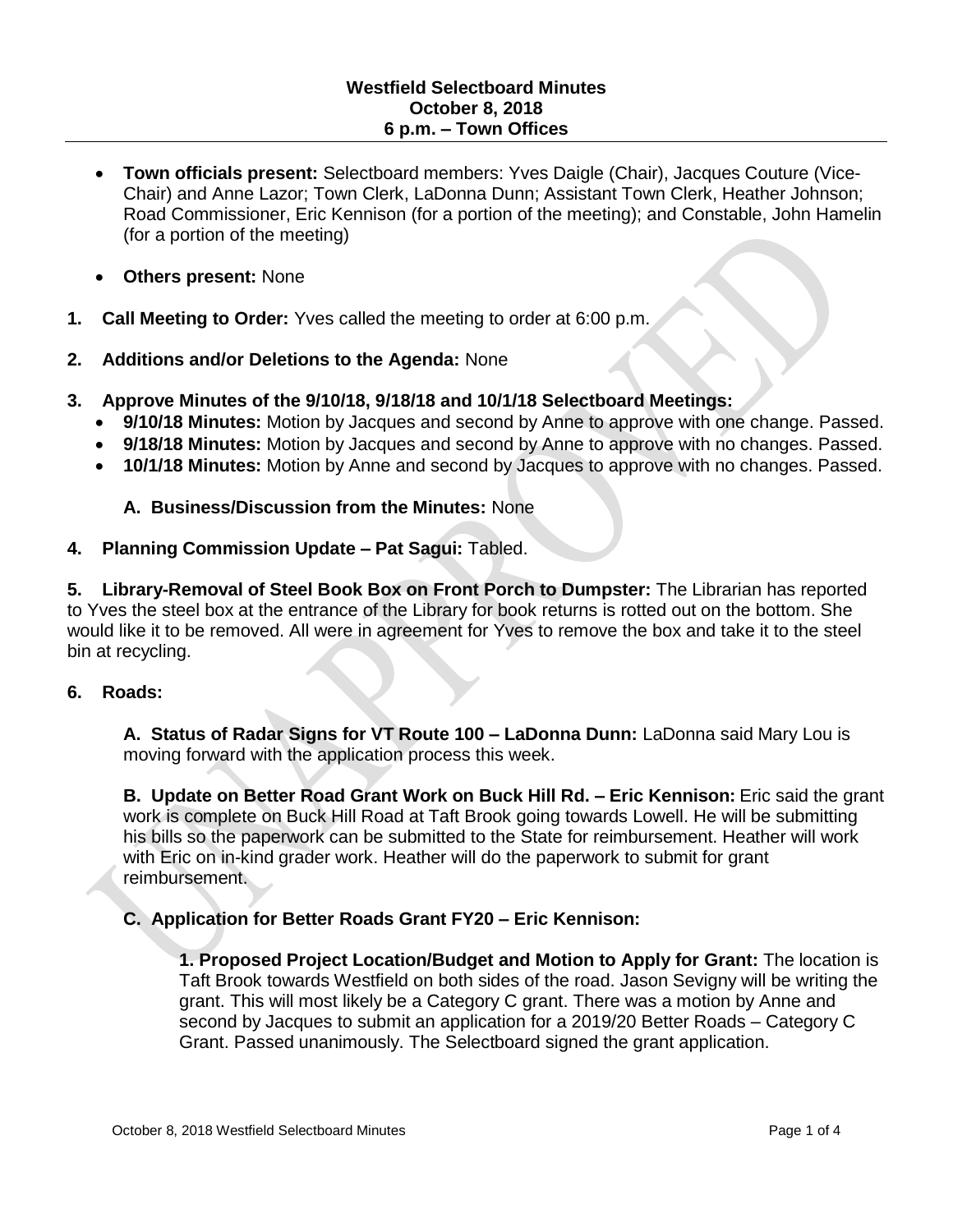**D. Acceptance/Signature of Pike Industries Paving Contract for Kennison Rd.:** Eric reported the paving contract is from the bridge near Luke Backus then 1850' towards North Hill Road. He may go a little further past the two culverts near Reservoir Rd. Any amount exceeding the \$32,704 contract will come out of the general road budget. The Selectboard was in agreement for Yves to sign the contract.

**E. Acceptance/Signature of Cargill Salt Contract:** Eric reported the price of \$86.48/ton is lower than last year's price. The Selectboard was in agreement for Yves to sign Cargill's contact. The Clerk will give the signed contract to the Treasurer for completion and submission.

**F. Ditch at Recycling:** Yves thanked Eric for digging the trench which will get the final camera online at the Recycling Center.

**G. Tree on Buck Hill Road:** Eric made the Selectboard aware that he will be talking to a property owner about limbing an old maple tree that is in the road. There is also a tree on Loop Road that needs trimming.

**7. North Hill Cemetery Shrub Removal:** Yves said someone cut down one large cedar shrub and a portion of a second cedar shrub on the Bowen plot. They left all of the brush along the fence. The Selectboard will remove the brush. Yves will cut the other shrub down and contact Roger Morin to grind the stumps. The Selectboard will try to find the responsible party to recuperate the cleanup costs.

**8. Unlicensed Dog on School Street:** The First Constable, John Hamelin, reported the dog has not been licensed yet. When John issued the second citation, the brother, who answered the door, said the owner of the dog (Bradley Staples) moved to New York. John was going to the house again, after the Selectboard meeting, to see if the dog was at the house.

**9. Municipal Planning Grant Update:** LaDonna reported the grant application was written by Alison Low at NVDA. The Selectboard and Pat Sagui reviewed it prior to submission which was completed by the grant deadline. The grant administrator said award notifications can take a few months.

## **10. Treasurer's Report:**

**A. Approve Warrants Dated 9/12, 9/19 and 9/26/18:** There was a motion by Anne and second by Jacques to approve the warrants as listed. Motion passed.

**B. Discuss Edward Jones Investments:** Yves gave an update on CD's and reviewed the monthly Edward Jones Investment mailing. Jacques asked what the current CD rate is at the credit union. Mary Lou will be asked to get this info by the next meeting. Anne asked about bringing this up at Town Meeting to let the voters decide if additional funds will be invested with Edward Jones. More information will be gathered and this will be discussed at the next Selectboard meeting.

**C. Fire Extinguisher Bill:** Yves wanted the Selectboard to be aware that some fire extinguishers needed to be replaced because they did not meet the UL requirements. The fire extinguishers at the Town Garage were replaced this year because they did not pass the annual inspection.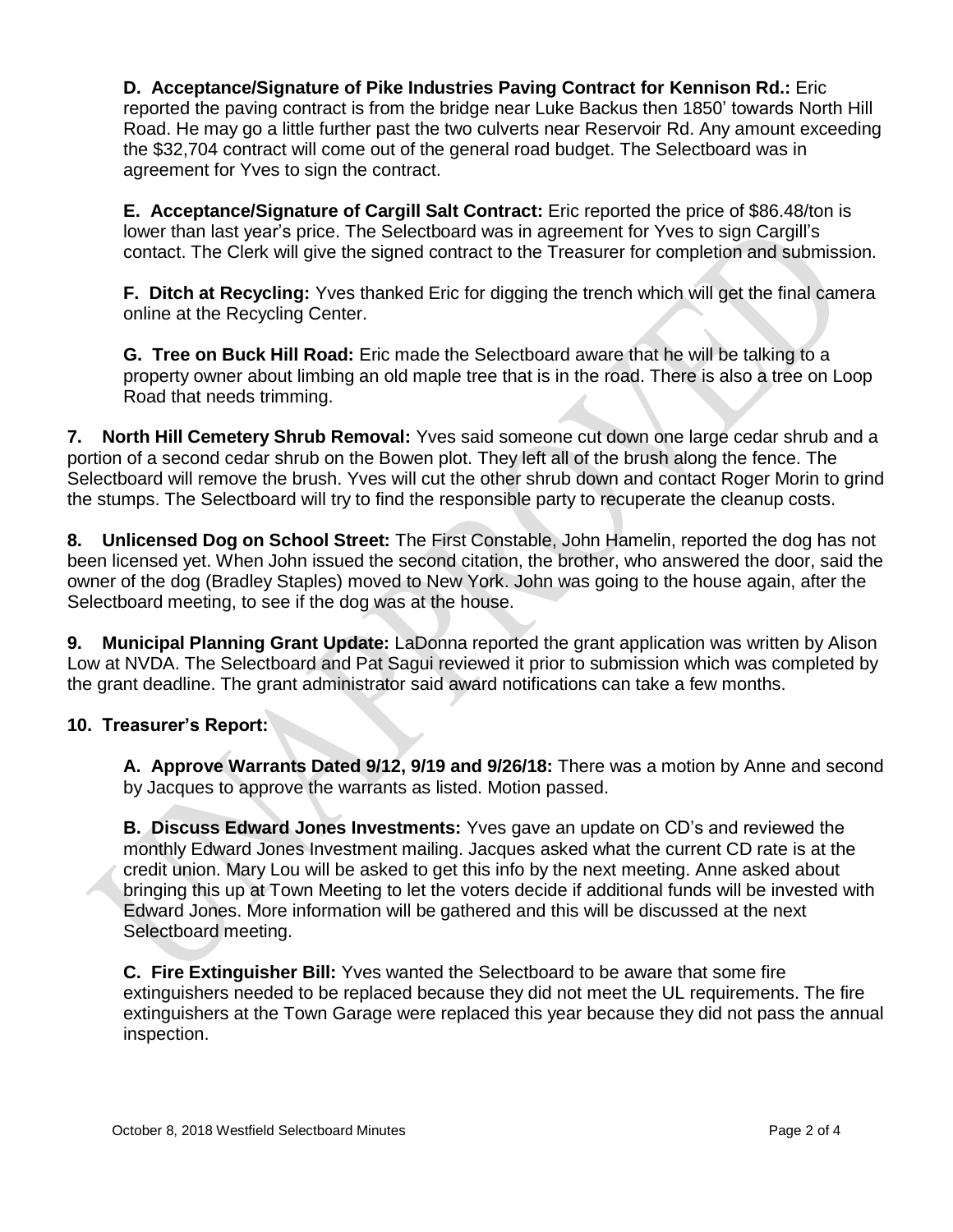**D. Open Enrollment for Health Insurance:** LaDonna discussed new pricing for the Platinum Plan on the Blue Cross and Blue Shield of Vermont health insurance. LaDonna is currently the only town employee insured on the plan. The new 2019 monthly premium will be \$786.86 which represents a \$34.94 per month increase over the 2018 rate for the same insurance. The Town pays 80% of the premium and the employee pays 20%. LaDonna said this is discussed at budget time but considering November 1, 2018 through December, 2018 is the open enrollment period, if the Selectboard would like to change the offering, now is the time to make the decision. There was a motion by Jacques and second by Anne to continue with the same Blue Cross/Blue Shield Platinum insurance plan at \$786.86/month with eligible employees on the plan paying 20% of the premium through a payroll deduction. The motion passed unanimously. The other eligible employee, Eric Kennison will be contacted by the Treasurer to see if he wants to continue to be covered by his personal insurance with a stipend from the Town.

**E. Establish Price to Sell Treasurer's Computer:** LaDonna reported a government wipe has been completed on the Treasurer's old computer at a cost of \$115 by PC Med. This completely wipes all the NEMRC sensitive information from the computer and restores it to the factory settings. The motion by Jacques and second by Anne to sell the computer for \$200 passed unanimously. The price includes the computer, monitor and keyboard. LaDonna/Mary Lou will advertise the computer on Craigslist and post a flyer in town.

# **11. Village Center Designation Program Update:** Tabled.

**12. Recycling and Tire Update:** A plan is being worked on for the waste management district to pick up the tires in Westfield and we will pay the Troy Town Clerk for the tires at \$2/tire up to 17". Yves referenced a letter from the Good Point Recycling, the contractor that picks up our e-waste. It said Good Point Recycling collected 5 million pounds of electronics in 2017. The letter stated "after several meetings, we have to announce a change in fees for non-covered devices beginning September 1, 2018. Due to negative plastics markets, new ANR Procedures, and increasing payroll costs, Good Point Recycling must follow the lead of other recyclers and charge a 15 cent per pound fee for the current mix of "non-covered" devices. Alternatively, will continue to accept metal breakage (VCRs, stereos, etc.) and antiques for free (no cherry picking), but may then charge up to 30 cents per pound for CRTs and other non-covered displays on a case-by-case basis". Yves said e-waste includes computers, printers, monitors, keyboards, radio's, television remote controls. He said employees at recycling centers are required to be certified to accept e-waste. Yves has been certified.

## **13. Community Center:**

**A. Oil Tank Replacement at Community Center:** Yves is ready to purchase the replacement oil tank from Pick and Shovel. He will paint it and move it into the cellar where it will stay until the fuel is used up in the old tank and the tanks are swapped out.

**B. Dishwasher:** The parts are on order. The leak has been fixed. LaDonna called Nadeau's to check the status and is waiting for their return call. The dishwasher is functional until the parts arrive.

**C. Sewer:** Yves said the work will be done before winter. He will coordinate with Rondeau's and Eric Kennison.

**14. Sheriff's Report for August:** There were 21 patrol hours (18 patrol and 3 administration) and no citations reported for August.